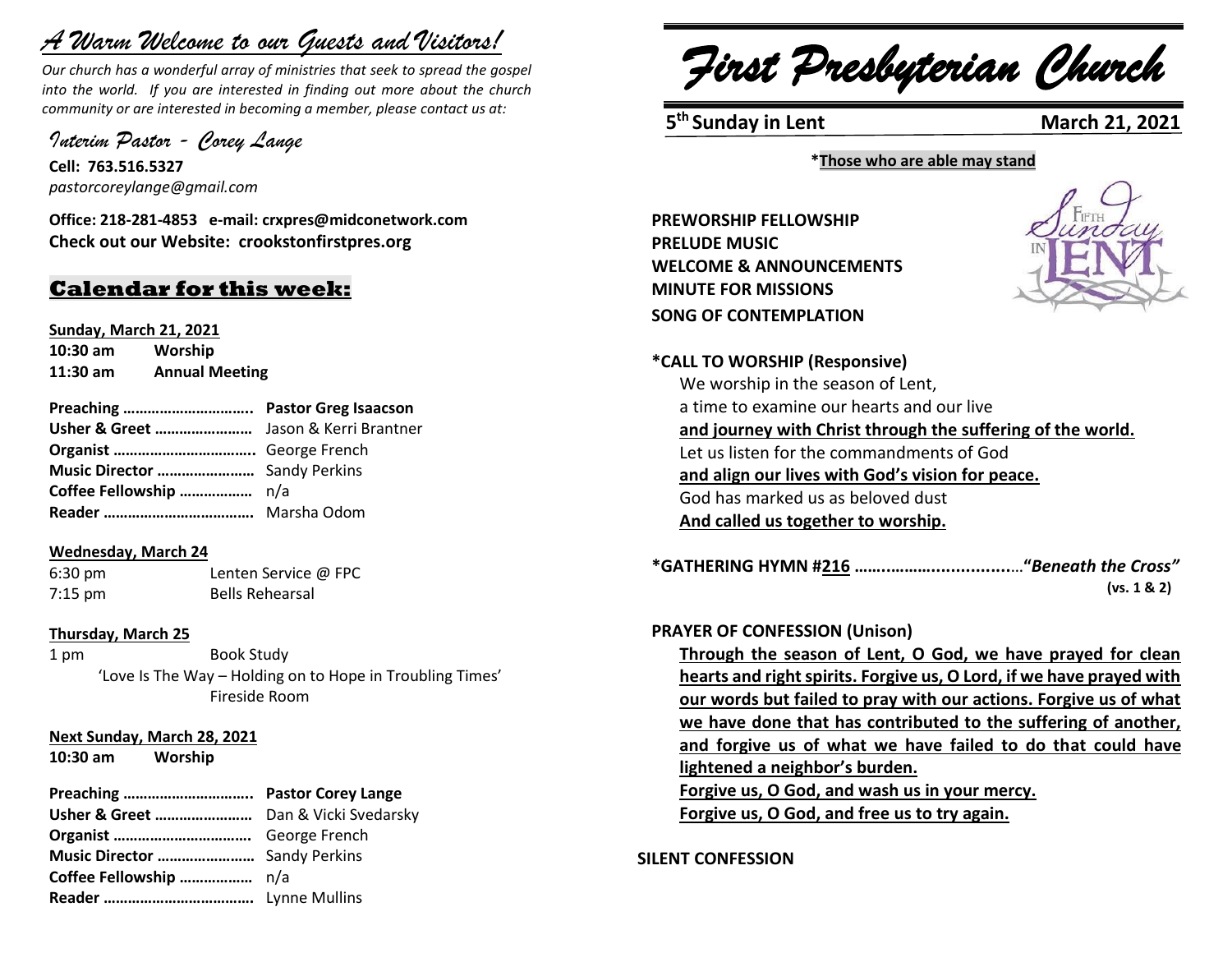#### **DECLARATION OF FORGIVENESS (Responsive)**

Anyone who is in Christ is a new creation. The old life has gone; a new life has begun. Know that you are forgiven and be at peace. As God in Christ has forgiven us, let us forgive one another. The Peace of Christ be with you!

**And also with you.** (Please share signs of peace with each other at a distance!)

**\*RESPONSE HYMN #215 ………............. "***What Wondrous Love Is This"*

#### **PRAYER FOR ILLUMINATION (Responsive)**

Gracious God, our way in the wilderness, guide us by your Word through these forty days, and minister to us with your Holy Spirit, so that we may be transformed, restored, and renewed: through Jesus Christ our Lord. **Amen.**

#### **SCRIPTURE**

| Leader: The Word of the Lord. People: Thanks be to God! |  |
|---------------------------------------------------------|--|

**GOSPEL READING………………………................................ John 12:20-33** *Leader: The Word of the Lord.* **People: Praise to You, O Christ**

**SERMON -** *Pastor Greg Isaacson*

#### **SILENCE FOR REFLECTION**

**\*HYMN OF THE DAY …........................…..….** *"As the Grains of Wheat"*

#### **PRAYERS OF THE PEOPLE**

L: Lord in your mercy *C: Hear our prayer*

**THE LORD'S PRAYER** *(forgive us our "sins")* 

## **BLESSING AND CHARGE (Responsive)**

May the steadfast love of God, the abundant grace of Jesus Christ, and the abiding presence of the Holy Spirit be with you this day and always. **Amen.**

**\*CLOSING HYMN ………...................***"Jesus Keep Me Near the Cross"*

#### **\*DISMISSAL (Responsive)**

Go in peace to love and serve the Lord. **Thanks be to God. Amen.**

*\_\_\_\_\_\_\_\_\_\_\_\_\_\_\_\_\_\_\_\_\_\_\_\_\_\_\_\_\_\_\_\_\_\_\_\_\_\_\_\_\_\_\_\_*

*\_\_\_\_\_\_\_\_\_\_\_\_\_\_\_\_\_\_\_\_\_\_\_\_\_\_\_\_\_\_\_\_\_\_\_\_\_\_\_\_\_\_\_\_*

#### **\*POSTLUDE**



*The Annual Meeting will be today Sunday, March 21st, following the Worship Service. Books are available on the sign-in table outside the sanctuary.*

# *Please continue to be in prayer for:*

Dale & Laura Charais' grandson Jeri & Cleon Melsa Hank Koza Karen Mullins (Lynne's sister-in-law) Brent Blake and the Blake families JoAnn Westburg

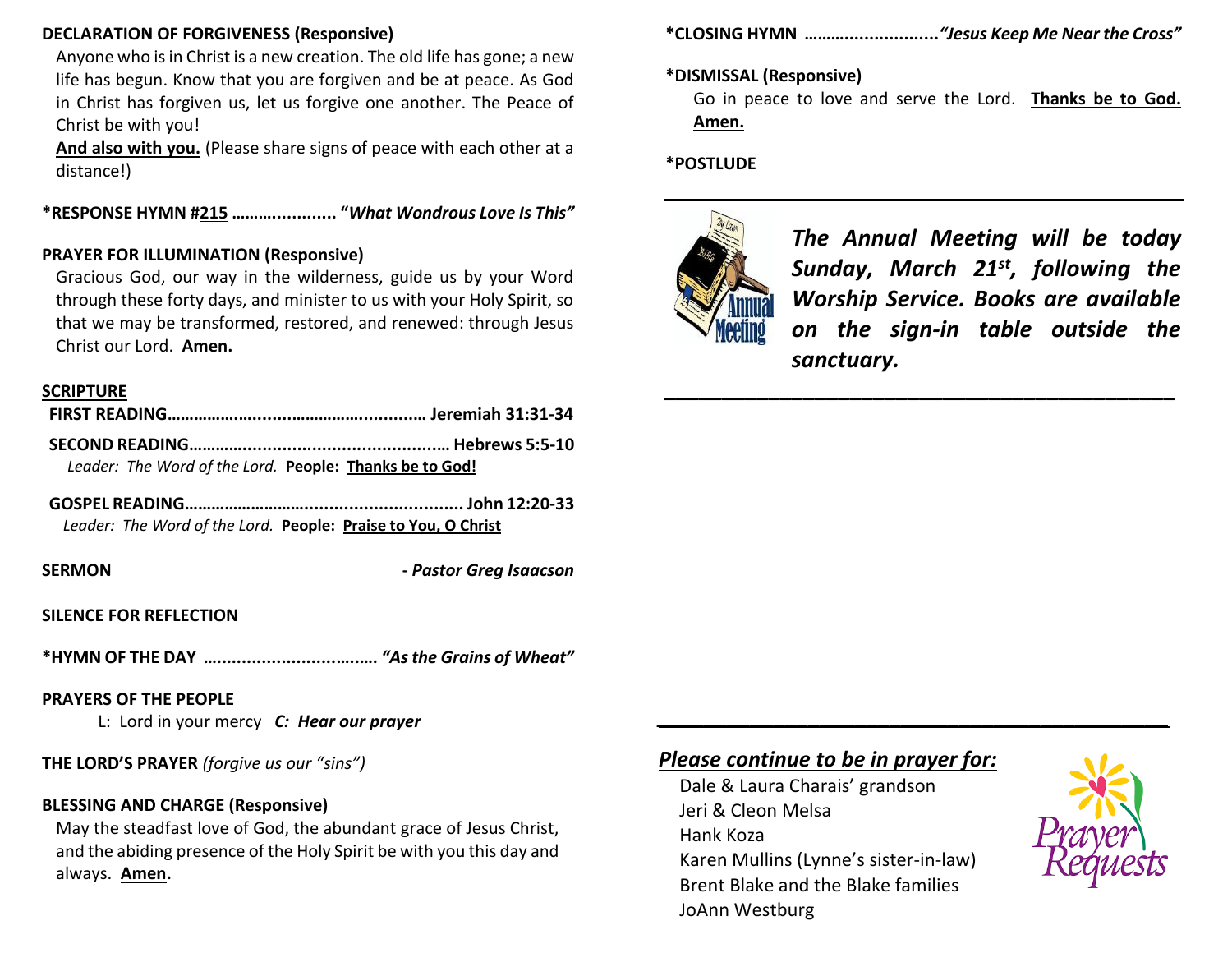## **BENEATH THE CROSS OF JESUS**

Beneath the cross of Jesus I fain would take my stand, the shadow of a mighty rock within a weary land; a home within the wilderness, a rest upon the way, from the burning of the noon-tide heat, and the burden of the day.

Upon the cross of Jesus mine eye at times can see the very dying form of One who suffered there for me; And from my stricken heart with tears two wonders I confess: The wonders of redeeming love and my unworthiness.

## **WHAT WONDROUS LOVE IS THIS**

What wondrous love is this, O my soul, O my soul, What wondrous love is this, O my soul! What wondrous love is this that caused the Lord of bliss to bear the dreadful curse for my soul, for my soul, to bear the dreadful curse for my soul!

When I was sinking down, sinking down, sinking down, When I was sinking down, sinking down, When I was sinking down beneath God's righteous frown, Christ laid aside his crown for my soul, for my soul, Christ laid aside his crown for my soul!

To God and to the Lamb, I will sing, I will sing, To God and to the Lamb, I will sing; To God and to the Lamb who is the great I AM, While millions join the theme, I will sing, I will sing; While millions join the theme, I will sing!

And when from death I'm free, I'll sing on, I'll sing on; And when from death I'm free, I'll sing on; And when from death I'm free, I'll sing and joyful be, And through eternity, I'll sing on, I'll sing on; And through eternity I'll sing on.

## **BENEATH THE CROSS OF JESUS**

Beneath the cross of Jesus I fain would take my stand, the shadow of a mighty rock within a weary land; a home within the wilderness, a rest upon the way, from the burning of the noon-tide heat, and the burden of the day.

Upon the cross of Jesus mine eye at times can see the very dying form of One who suffered there for me; And from my stricken heart with tears two wonders I confess: The wonders of redeeming love and my unworthiness.

## **WHAT WONDROUS LOVE IS THIS**

What wondrous love is this, O my soul, O my soul, What wondrous love is this, O my soul! What wondrous love is this that caused the Lord of bliss to bear the dreadful curse for my soul, for my soul, to bear the dreadful curse for my soul!

When I was sinking down, sinking down, sinking down, When I was sinking down, sinking down, When I was sinking down beneath God's righteous frown, Christ laid aside his crown for my soul, for my soul, Christ laid aside his crown for my soul!

To God and to the Lamb, I will sing, I will sing, To God and to the Lamb, I will sing; To God and to the Lamb who is the great I AM, While millions join the theme, I will sing, I will sing; While millions join the theme, I will sing!

And when from death I'm free, I'll sing on, I'll sing on; And when from death I'm free, I'll sing on; And when from death I'm free, I'll sing and joyful be, And through eternity, I'll sing on, I'll sing on; And through eternity I'll sing on.